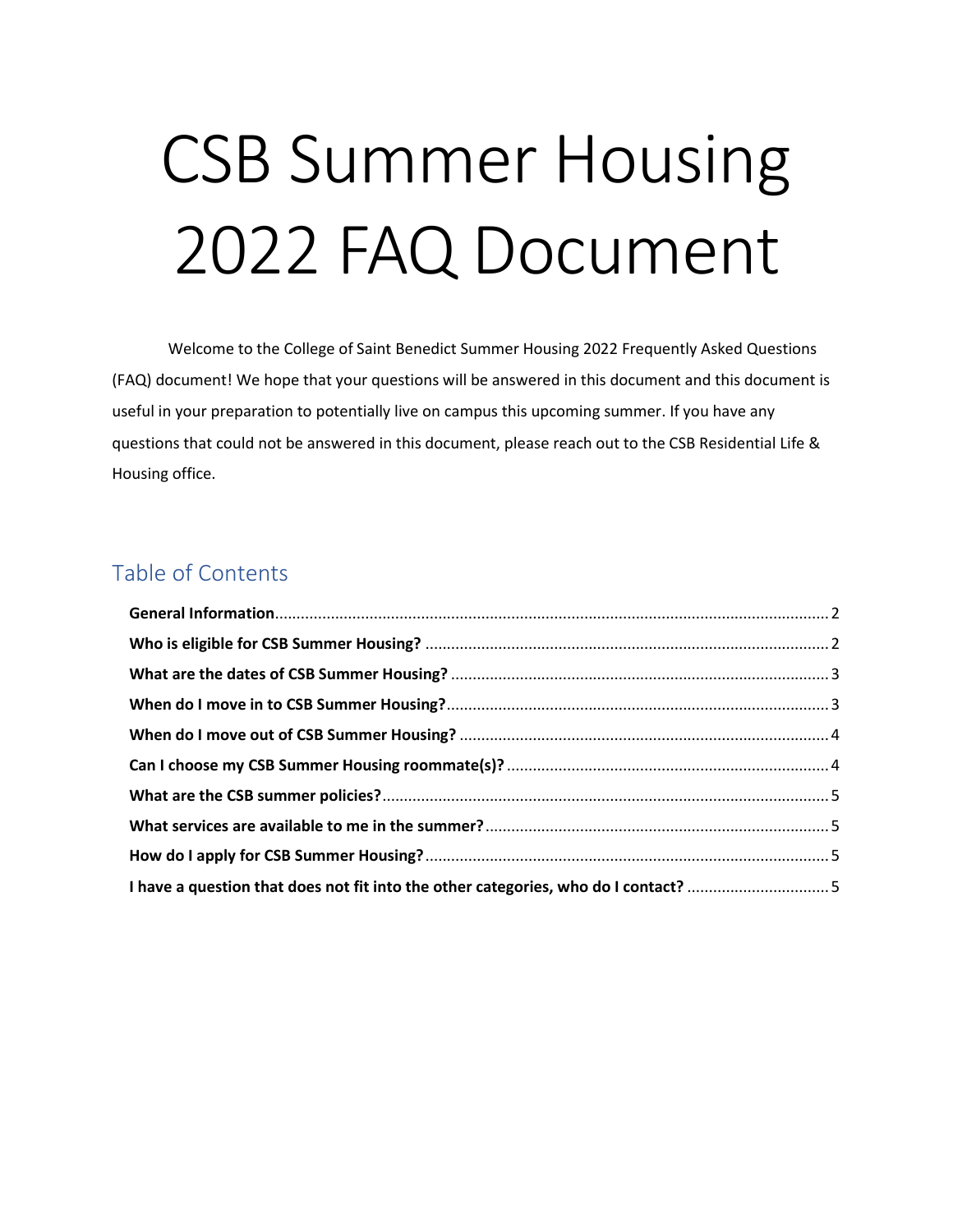### <span id="page-1-0"></span>General Information

#### *CSB Students*:

CSB students can apply to live on the St. Ben's campus for the 2022 summer. CSB applicants will reside in the **Centennial Commons Apartments**. Centennial Apartments are four-person, four-bedroom apartments.

CSB students who will require short-term housing (departing prior to June 1) will be assigned to the **Dominica Apartments**. Students utilize temporary housing for a variety of reasons including completion of student teaching requirements, athletics, accommodation of travel plans, or preparation for the NCLEX exam.

The rate for summer housing is \$14.00 per day. The fee is waived if you are on campus to complete your academic requirements (such as student teaching or for NCLEX).

#### *SJU Students*:

SJU students can apply to live on the St. Ben's campus for the 2022 summer. SJU applicants will reside in the Old East Apartments: Zeirdan & Wirth. The Wirth and Zierdan Apartments are four-person living spaces with two individuals per room. The rate for summer housing is \$14.00 per day.

#### *All:*

The priority application **deadline for CSB Summer Housing is April 25th, 2022**. Students will be sent their housing assignments beginning May 2<sup>nd</sup>, 2022

Applicants who do not meet the priority deadline may apply for remaining housing on a first come, first served basis. **Space is limited so please apply early!**

# <span id="page-1-1"></span>Who is eligible for CSB Summer Housing?

Current CSB students can live on the CSB campus if they meet these priority requirements:

- Students must be enrolled for Fall 2022 to be eligible for summer housing.
- Students must be working at CSB/SJU or involved in an academic experience affiliated with CSB/SJU (such as research) to be eligible for summer housing. Employment/academic information will be verified by Residential Life before confirming a summer housing assignment.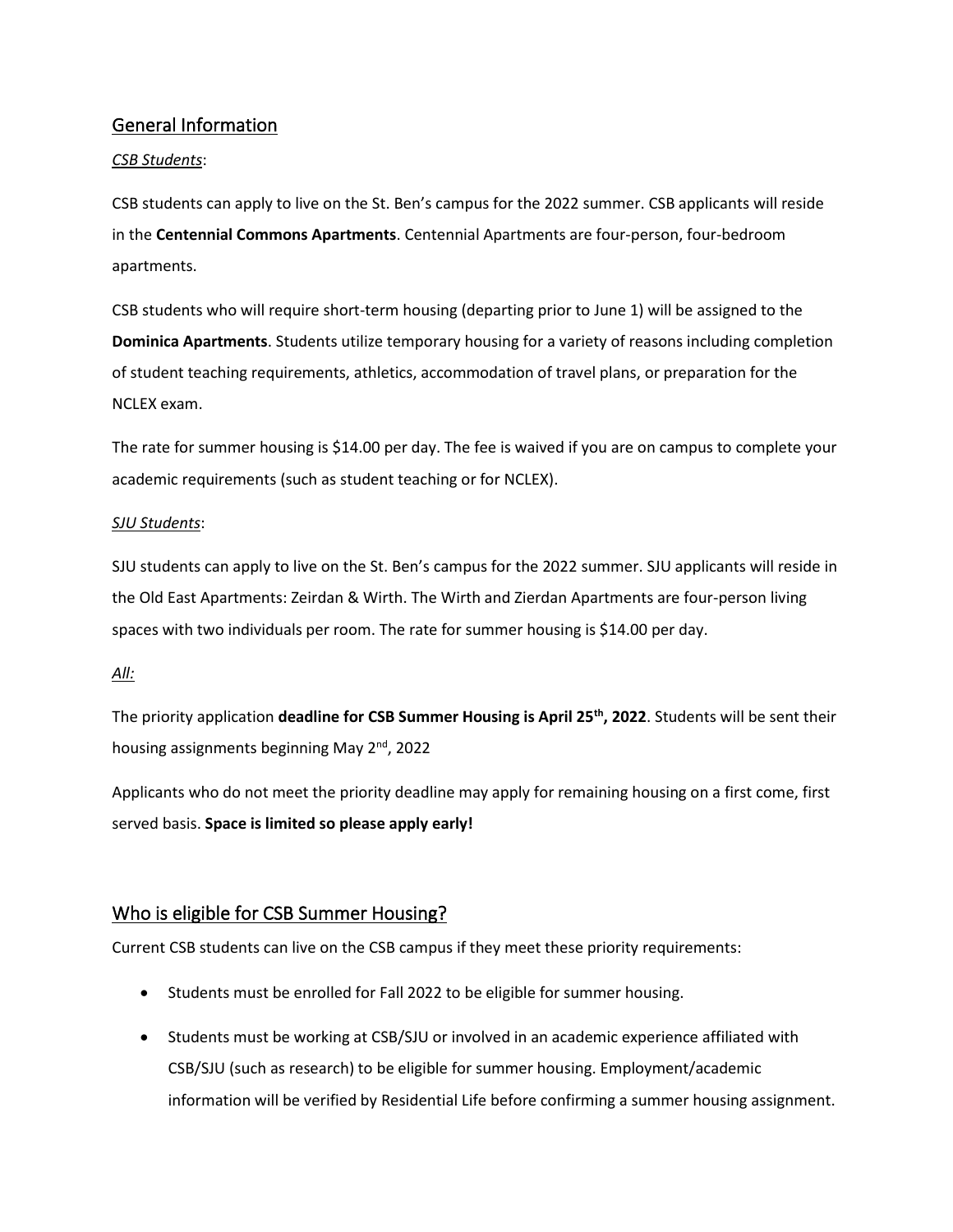- Taking summer classes in person on the CSB/SJU campus. Class registration will be verified through the Registrar's Office. This does not include online classes.
- Students with unique circumstances may apply and their request will be reviewed.

Applicants who have documented serious disciplinary/conduct issues may not be approved to live on campus this summer.

Current SJU students can live on the CSB campus if they meet these priority requirements:

- Students must be enrolled for Fall 2022 to be eligible for summer housing.
- Students must be working at CSB or involved in an academic experience affiliated with CSB (such as research) to be eligible for summer housing. Employment/academic information will be verified by Residential Life before confirming a summer housing assignment.

Applicants who have documented serious disciplinary/conduct issues may not be approved to live on campus this summer.

#### <span id="page-2-0"></span>What are the dates of CSB Summer Housing?

**CSB Summer Housing begins on Wednesday, May 11th and ends on Saturday, August 6th .** Applicants who are staying the whole summer have priority over those staying for only a portion of the summer\*. Students applying to live on campus during a portion of the summer will be offered summer housing on a first come first served basis after full summer applicants.

\*Students requesting to cancel or change the dates of their summer housing contract after May 11<sup>th</sup> may not be accommodated or may be charged an early termination fee equal to one weeks rent.

As general summer housing begins on Wednesday, May 11<sup>th</sup>, those students who select to move into *summer housing and begin their contract after May 11th will need to check out and depart campus no later than 6:00 pm, Friday, May 6th .*

# <span id="page-2-1"></span>When do I move in to CSB Summer Housing?

**All CSB campus residents will move from spring housing to summer or temporary housing on Wednesday, May 11th, 2022 between 8:00am and 8:00pm.** Students must move on this designated day! Please contact the CSB Residential Life office if you have questions or concerns regarding this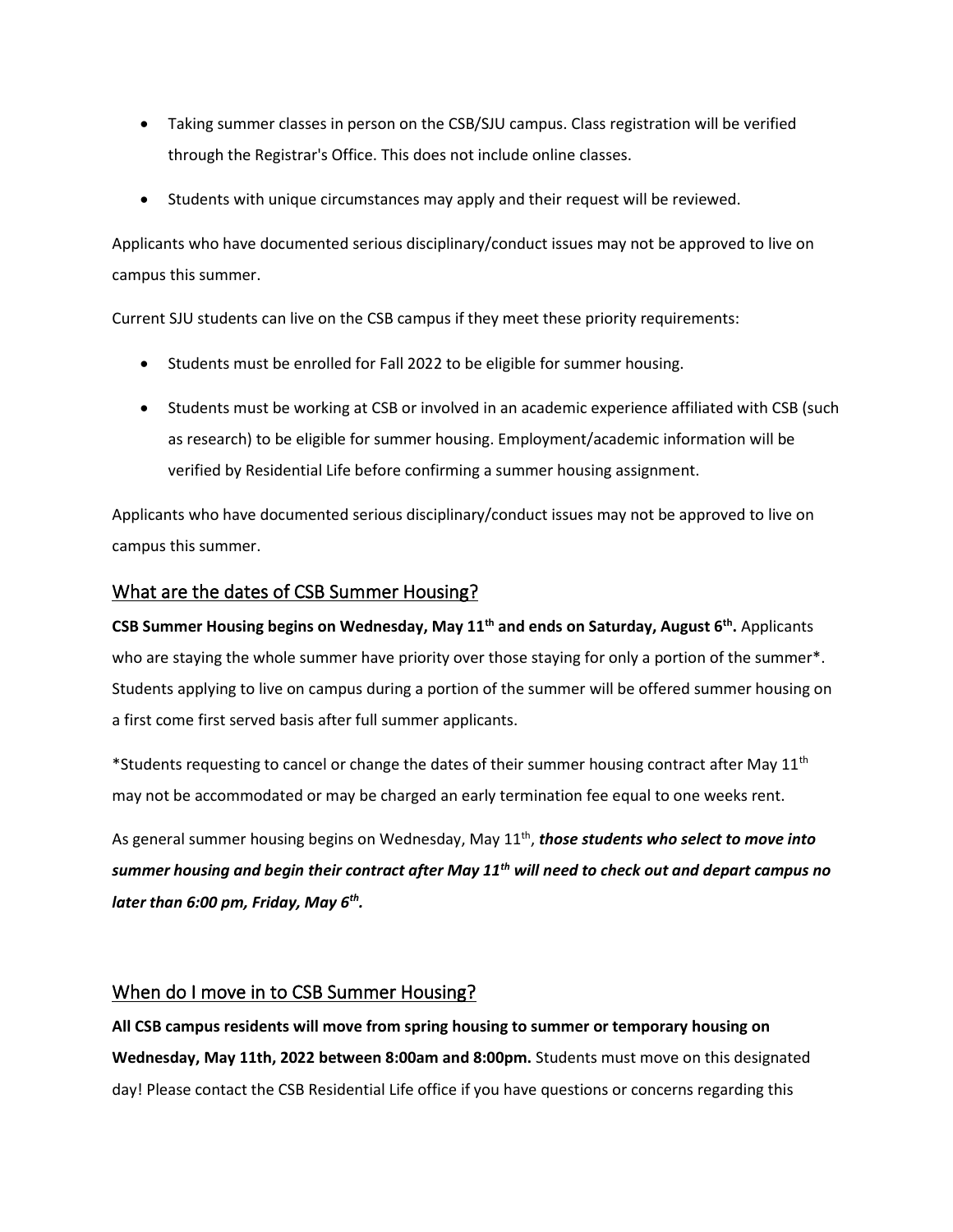timeline. **Students who select to begin their contract after May 11th will need to check out and depart campus no later than 6:00 pm, Friday, May 6th .**

Every CSB student must complete a checkout with their RA or CA by the final day of checkouts (Friday, May 6th, 2021). Failure to do so will result in a \$50.00 improper check out fee. Students will be allowed to remain in their rooms or apartments until they can move to summer or temporary housing on May 11th. For your RA or CA to accurately checkout your room or apartment, please pack all your belongings and move them to a concise pile.

All academic year keys must be turned in by 8:00am on Thursday, May  $12^{th}$ , 2022 to avoid re-keying fees of \$40.00 per room/apartment key. A summer room key will be issued to you on the day of summer move-in.

#### <span id="page-3-0"></span>When do I move out of CSB Summer Housing?

**CSB summer housing ends at 8:00 pm on Saturday, August 6th, 2022**. All CSB Students who will be living on campus during fall semester of the 2022-2023 academic year will move to their fall housing at this time. CSB students living off campus or going abroad for the fall semester will need to arrange for off campus housing after Saturday, August 6th, 2022.

All summer to fall moves must be completed by 8:00pm on Saturday, August  $6<sup>th</sup>$  so plan your work schedules and travels early and plan to move out on this weekend. **If you plan to be gone during this period, you may need to move off campus completely and move back into your fall housing when you return.** Please plan accordingly!

All summer apartment keys must be turned in to the Residential Life office by 8:00am on Sunday, August 7th, 2022. Summer residents will be assessed fees for any keys not returned by that deadline. Key fees are \$40.00 per apartment key.

#### <span id="page-3-1"></span>Can I choose my CSB Summer Housing roommate(s)?

The CSB summer housing application includes a place for applicants to list the names of people they would like to room with. People wishing to share an apartment for the summer *must all request to live with each other*. Each summer housing resident must fill out an application.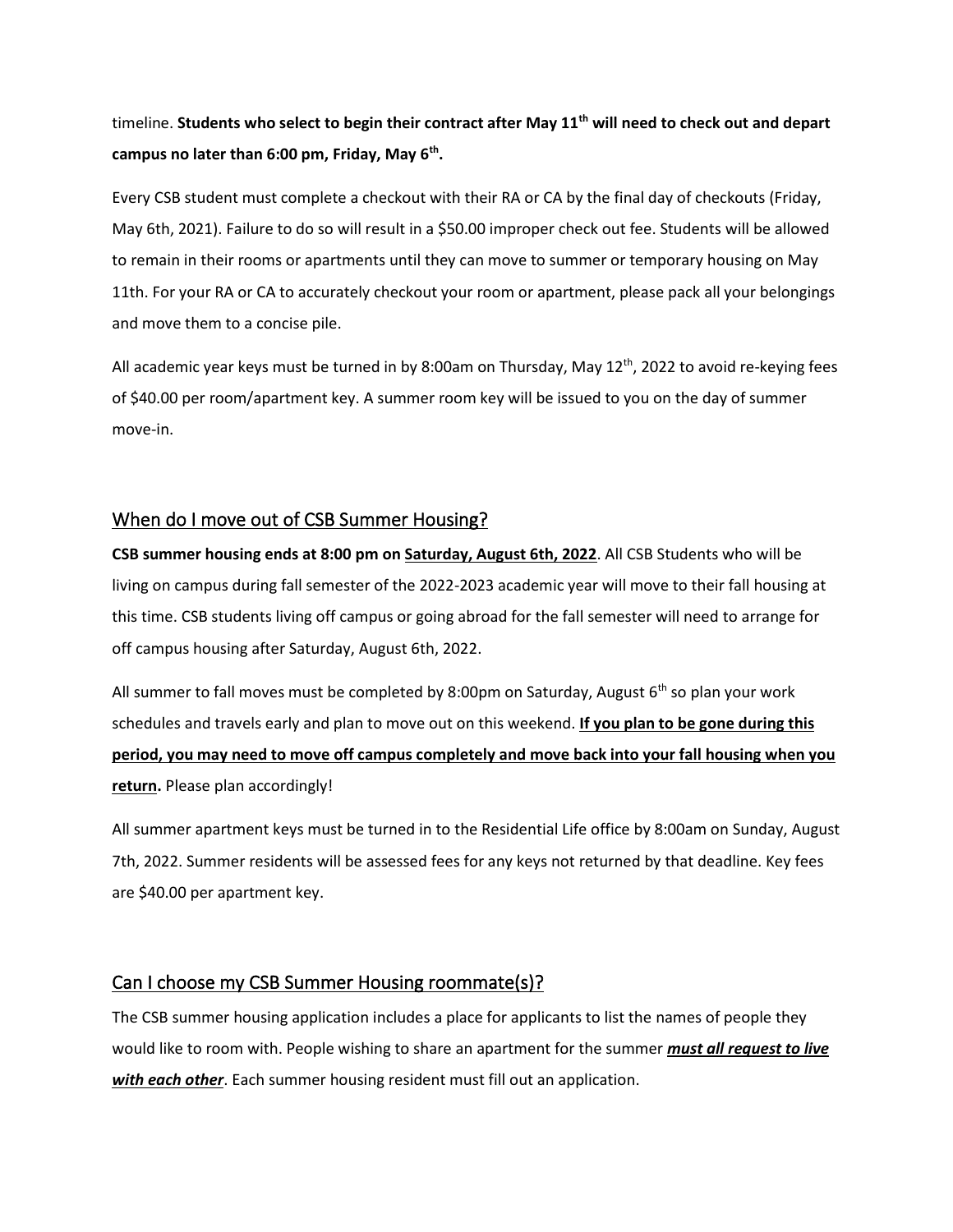**You do not need to have a completely full apartment.** However, all available spaces will be filled in each apartment. Single applicants will be assigned any open housing spaces.

### <span id="page-4-0"></span>What are the CSB summer policies?

Students staying on campus are required to follow all CSB Residential Life policies and CSB/SJU campus policies as outlined in the [CSB Residential Handbook,](http://www1.csbsju.edu/csbreslife/handbook/default.htm) the [Bennie Book](http://www1.csbsju.edu/benniebook/) and th[e J-Book.](http://www1.csbsju.edu/jbook/)

#### <span id="page-4-1"></span>What services are available to me in the summer?

CSB Residential Life employs summer CAs who live in summer housing and work both in the Residential Life office and in the apartments. These CAs are available to help summer residents with move-in and move-out assistance, to answer questions and to organize events for the students living on campus in the summer.

Other CSB campus services such as the Library, Fitness Center and Gorecki Dining are open with limited summer hours.

# <span id="page-4-2"></span>How do I apply for CSB Summer Housing?

To apply for CSB Summer Housing, access our [Summer Housing Application here](https://www.csbsju.edu/forms/FHTKL5CWSC) or in the Housing Portal.

The priority application **deadline for CSB Summer Housing is April 25th , 2022**. Students will be sent their housing assignments beginning May 2nd.

Applicants who do not meet the priority deadline may apply for remaining housing on a first come, first served basis. **Space is limited so please apply early!**

# <span id="page-4-3"></span>I have a question that does not fit into the other categories, who do I contact?

Please reach out to our CSB Residential Life & Housing office via email or phone:

Email: housinginfo@csbsju.edu